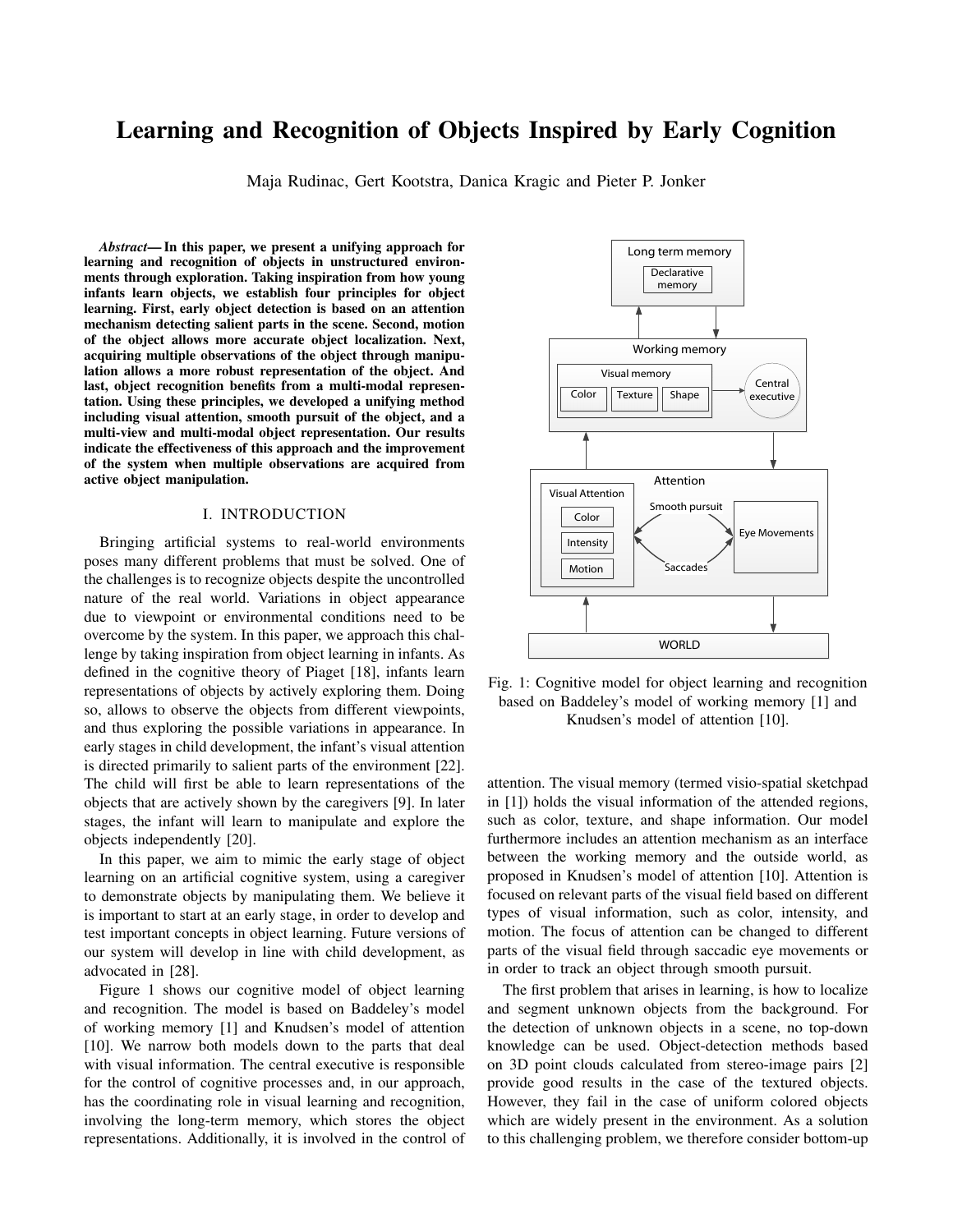visual-attention methods.The saliency method presented in [8] has, for instance, been used in [21] to guide the attention of a robot. An attention method based on local symmetry in the image has been proposed in [11] to fixate on objects in the scene. Finally, following method [24] provides fast segmentation of objects based on their saliency. Since this method assumes no prior information about the scene and only requires input from a single camera, we will further exploit it in the initial step of our method.

Once objects are located, they need to be explored and manipulated so that the system can learn them properly. Active exploration in robotics is a hot topic and several systems have been recently proposed [12], [15], [5]. For example, in the work of [17] manipulation of object has been used in a bottom up attention system as a top-down knowledge to control visual search of that object. Furthermore, by changing its viewpoint, the robot can actively test the robustness of its object representations. This has also been used, for instance, to select stable interest points for robust object representations [12]. Object exploration can also be used to build a more complete object model by integrating different viewpoints, e.g., in [19] and in [6] In our research we combine similar approaches to obtain a robust system for active learning.

Finally, objects need to be robustly described and later recognized in constantly changing illumination settings and cluttered environments. The best results in challenging settings were obtained using local features [13] and their extensions to color [27]. Nevertheless, using keypoints to describe novel objects will only work in the case of textured objects, and a combination with other methods is required for recognition of uniformly colored ones. Therefore, we propose to utilize the method of [23], which combines both approaches and automatically calculates dominant features of the object.

The main contribution of this paper is a novel unifying system for learning of object representations when no prior knowledge is available. All system knowledge is bootstrapped online by object manipulation. Mimicking cognitive development in infants, the system first localizes unknown objects in the environment as salient regions. For this, an adapted version of our previous saliency method is used, which assumes no initial information on the scene and provides fast scene segmentation. Once localized, the object, manipulated by the caregiver, is tracked, and segmented to obtain different observations of the object. Based on these observations, a multi-view multi-modal representation of the object is build, which is used for learning and recognition. The performance of the system is extensively tested, and the benefits of object manipulation to obtain a sequence of observations is shown.

#### II. SYSTEM LAYOUT

We assume a setup with a single camera where a human caregiver presents objects to the system by actively manipulating them. Initially, the system has no knowledge of the objects, but over time, the system will learn from the demonstrations to recognize the objects. Our system depends on four modules for both learning and recognition of objects in unstructured environments: visual attention, smooth pursuit, object description, and novelty detection. The visual-attention module makes a first estimate of the location and the initial segmentation of the objects in the scene. This module detects visual saliency without any prior knowledge of the objects or the scene. The resulting object segments initialize the smooth-pursuit module, which tracks the object that is actively shown to the system by the human caregiver. Throughout the manipulation, the segmentation of the tracked object is incrementally improved. The segmentation is continuously used by the object-description module for an incremental and multi-modal visual description of the object. The feature vector consists of color, texture, and shape information. Based on all stored feature vectors, the dominant features are emphasized to improve performance. Finally, based on all observations of the object during manipulation, the novelty detector classifies the object under inspection as either novel or known, based on which the sequence of observations are either used to learn the new object, or to recognize the known object.

The active manipulation of the objects has several advantages. Firstly, the motion can be used to track the object and to improve object segmentation. Secondly, through the manipulation of the object, the system acquires novel viewpoints, which enriches the object representation. Finally, multiple viewpoints of the same object, allow the system to better estimate the dominant features and the intra- and interobject variability.

The four modules are described in the next subsections, followed by a description of the incremental learning method and the active recognition method.

#### *A. Visual Attention*

The visual-attention module finds the salient parts of the image in order to detect and segment objects without any prior knowledge on the objects or their backgrounds. We extend our saliency method for fast object segmentation, proposed in [24], to benefit from multiple observations during the manipulation of the object.

At its basis, the method calculates the spectral residuals in three different color channels, red-green, blue-yellow, and illumination as proposed in [7]. These residuals are calculated by taking the Fourier transform of an image, and taking the difference between the magnitude of the frequency spectrum and a low-passed version of this magnitude. A saliency map is obtain by transforming the residuals back to the spatial domain and summing the three color channels. The resulting saliency map defines for every pixel in the image how much it stands out from the background.

Next, salient regions are found by applying the MSER blob detector [14] to the saliency map. For a given image frame at time t, this results in a set of salient regions,  $R_t$ . We observe the salient regions over a number of  $s$  consecutive frames, resulting in a combined set of *n* regions,  $R = \bigcup_{j=1}^{s} R_j$  $\{r_1,\ldots,r_n\}$  where  $r_i$  is the center of *i*-th salient region.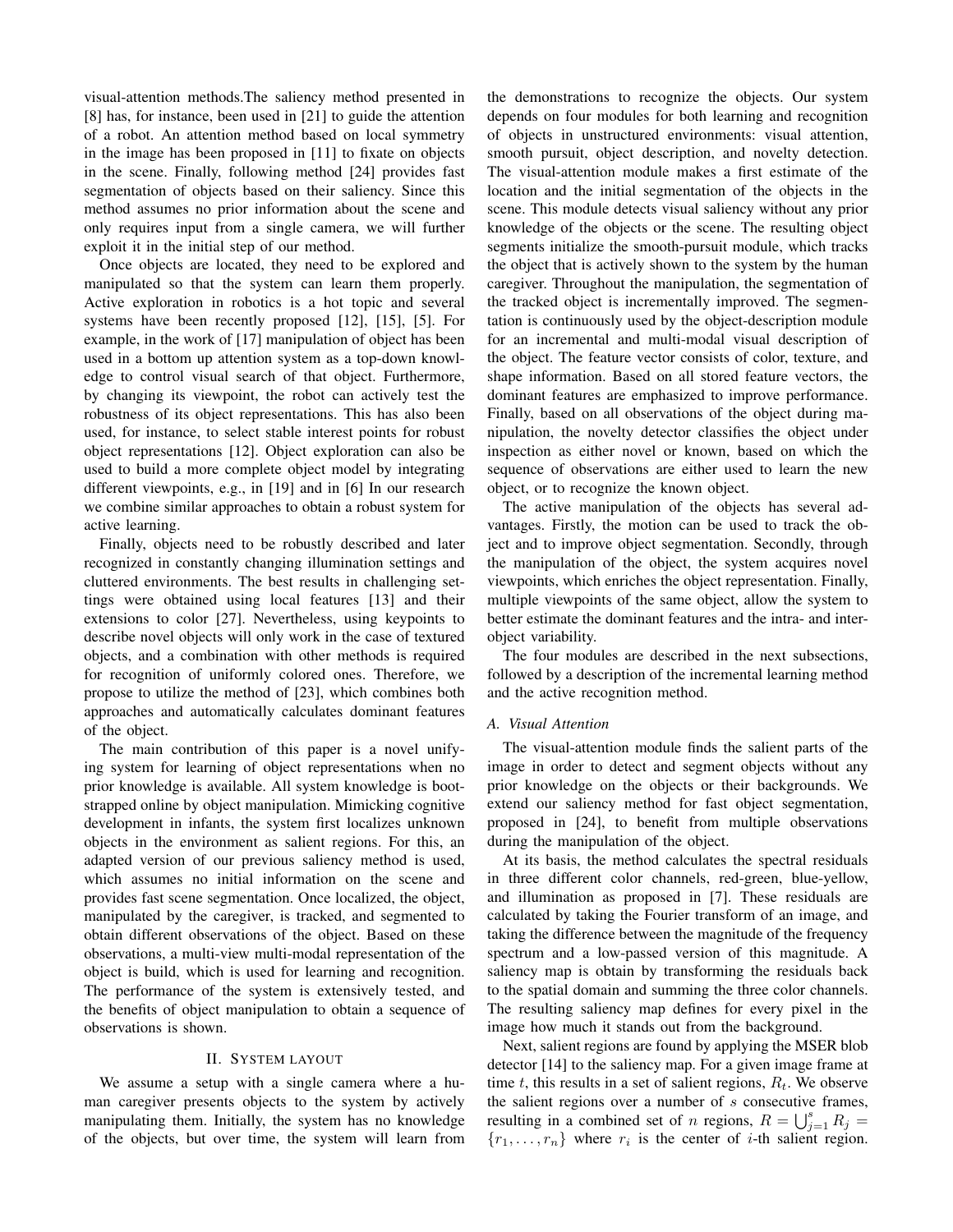

Fig. 2: Results of the visual attention module. The yellow contours indicate the salient regions and the black boxes the regions of interest.

Figure 2 shows several contours of salient regions in yellow. Combining the salient regions over several frames improves the robustness and quality of object detection. However, a too large number of frames increases the chance of obtaining overextended segments. In our experiments, we obtained good results with  $s = 5$ .

Since multiple salient regions can correspond to one object, the regions are clustered using adapted Parzen-window density estimation [26] followed by mean-shift clustering. The density estimation is made by fitting a Gaussian kernel to each of the centers of the salient regions, r*i*. For each point in the image x, the probability density function,  $p(x)$ , is defined by:

$$
p(x) = \frac{1}{n} \sum_{i=1}^{n} \frac{1}{2\pi\sigma^2} \exp^{-\frac{(x - r_i)^2}{2\sigma^2}}
$$
 (1)

where  $\sigma$  represent the width of the Gaussian kernel optimized by maximizing the likelihood  $[26]$  and n is the number of contour centers. Subsequently, outlier points that have low probability values and belong to isolated clusters are removed when

$$
\log(p(x)) < \frac{1}{n} \sum_{i=1}^{n} \log(p(r_i)) - 3 \sum_{i=1}^{n} (\log(p(r_i))) \tag{2}
$$

where  $var_i$  gives the variance over  $i$ . Finally, the salient regions are clustered by segmenting  $p(x)$  using mean-shift segmentation[4]. As final result, we find the regions of interest around each object in the scene, as illustrated in Fig. 2. The regions of interest serve as the initial segmentations for learning and tracking of the objects during manipulation.

## *B. Smooth pursuit*

The visual-attention module provides an initial segmentation of the objects in the scene, which is used by the smoothpursuit module to track the object during manipulation. We combine two supplementary methods to robustly obtain good segmentations of the object. The first method follows the moving object using a model-based tracker [16]. The tracker builds a color histogram of the object based on the region of interest provided by the attention module. Using the meanshift framework, the object is tracked over successive frames. [16].



Fig. 3: Results of the smooth-pursuit module. The results of model-based tracking and motion tracking are combined to segment the object.

The second method finds the object by detecting motion in the image using motion-history images (MHI) [3]. The MHI combines the motion changes over a sequence of images. For a single frame, the regions of motion are found by calculating the frame difference with the previous frame. By thresholding and subsequently applying morphological dilation and erosion, a motion silhouette is obtained. Especially for low-textured object or when objects are moved slowly, this single-frame silhouette will not correspond well to the object. However, by continuously adding the silhouettes to the MHI, this problem is solved. Using a decay over time, the MHI defines the temporal history of motion at each point in the image. The MHI is then thresholded and the largest connected component is returned.

The bounding box returned by the model-based tracker and the silhouette returned by the motion tracker are combined to get the segmented object. The two methods complement each other. On the one hand, due to fast motions or illumination changes, the tracker can lose the object. This can be compensated for by the motion detector. On the other hand, using only motion segmentation would result in including the manipulator (in our case the human hand) in the object segment. By combining it with the model-based tracker, initialized by the attention module, only the object is segmented.

Figure 3 gives some examples of the model-based tracking, the motion tracking, and the combined object segmentation, illustrating the benefit of the combination of both methods. Figure 4 shows some examples of different viewpoints of objects while being tracked during manipulation.

#### *C. Object description*

Once a viewpoint of the object is segmented, it is described using visual features and temporarily stored in the visual memory. Since the objects appearances can vary significantly both in color, texture and shape, we propose to extract all corresponding feature vectors and to automatically calculate dominant features of the object. For this we utilize our previous research on fast and robust feature descriptors [23]. There we used a color histogram including hue, saturation and value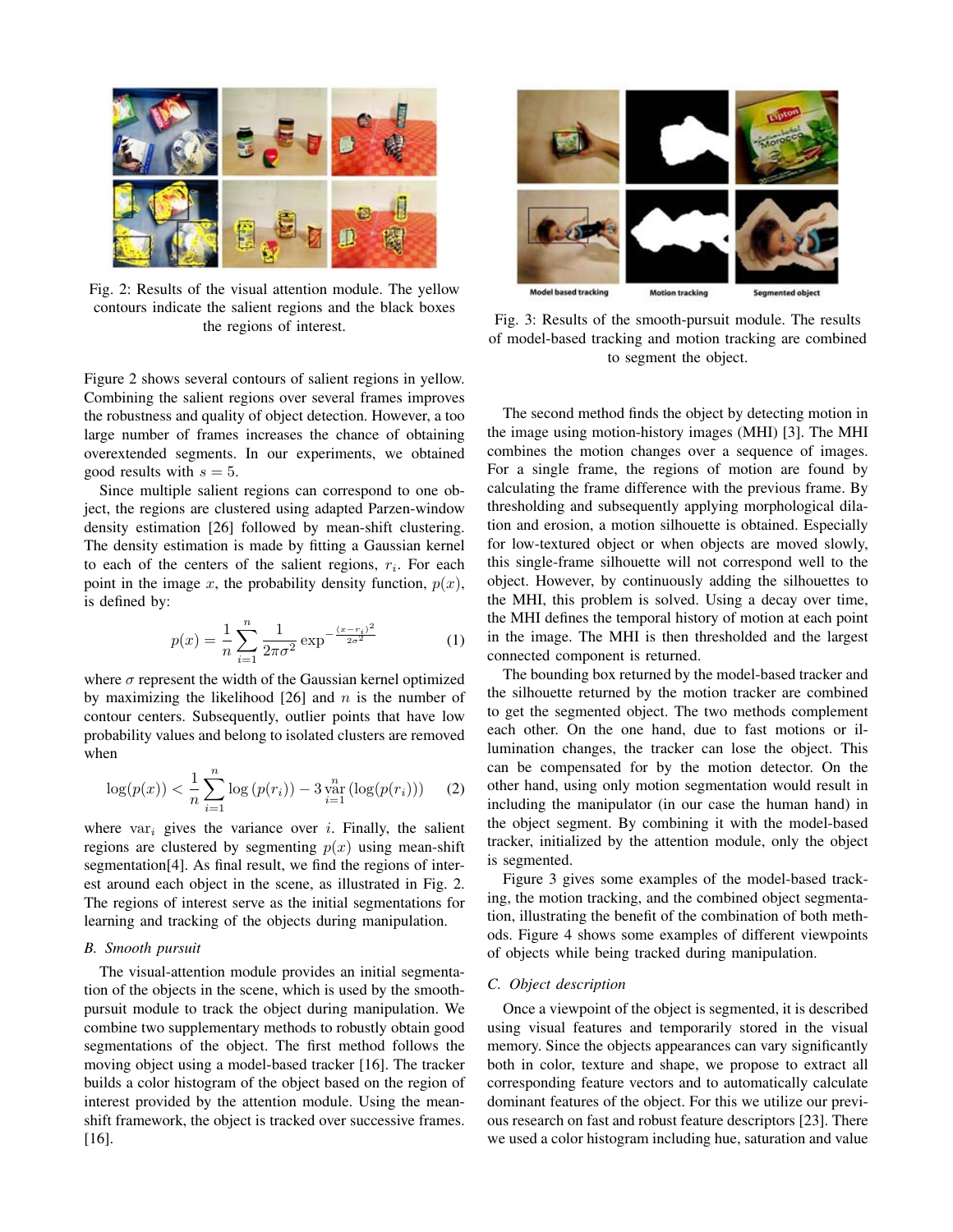as a color descriptor, a Gray Level Co-occurrence Matrix (GLCM) as a texture descriptor, and an edge histogram for shape information, all combined into a single  $D = 256$ dimensional vector f. This feature vector thus describes both textured and untextured objects.

Some features might be more descriptive than others. We therefore perform a normalization step, in order to emphasize the dominant features. We have shown that this has advantages over methods that treat every element in the feature vector as equally important in [23], where we focused on object recognition in challenging situations, such as occlusions and variable illumination conditions. In this paper, we adapt this method to an online situation, where multiple viewpoints of the objects are acquired.

All viewpoints of all objects are merged in one feature matrix, **F**, where  $\mathbf{F}(i, j)$  is the value in row i and column j, which gives the j-th feature of feature vector  $f_i$ . As the different features are obtained in a different way, the columns in the feature matrix have significantly different values. We therefore first normalize F by dividing all values by the maximum value in their respective column:

$$
\bar{\mathbf{F}}(i,j) = \mathbf{F}(i,j)/\mathbf{m}(j)
$$
 (3)

$$
\mathbf{m}(j) = \max_{i=1}^{N} \mathbf{F}(i, j)
$$
 (4)

where m is the vector with the maximum values per feature,  $N$  is the number of observed feature vectors in the matrix, and  $\max_{i=1}^{N}$  gives the maximum over all rows. The second step in the normalization procedure emphasizes dominant features, inspired by text-retrieval approaches [25]. The dominance of each feature is captured in the weight vector w, which is calculated using the variance over all observations:

$$
\mathbf{w}(j) = \frac{1}{m_j} \log_2 \left( \frac{1}{m_j} \operatorname*{std}_{i=1}^{N} \bar{\mathbf{F}}(i, j) + 2 \right)
$$
(5)

$$
m_j = \frac{1}{N} \sum_{i=1}^{N} \bar{\mathbf{F}}(i, j) \tag{6}
$$

where  $\text{std}_{i=1}^N$  calculates the standard deviation over all rows. The feature dominance is then used to reweigh  $F$ , so that more dominant features get emphasized:

$$
\hat{\mathbf{F}}(i,j) = \bar{\mathbf{F}}(i,j) \cdot \mathbf{w}(j)
$$
 (7)

The dominance weighting makes the object descriptors more robust to changes in viewpoint and illumination conditions, allowing more robust object recognition. Over time, when more object are learned by the system, a better selection of the more dominant features can be made, since there is more data available for the statistical analysis of the feature matrix. Similar process also appears in human working memory, since one important characteristic of learning is pruning only the most relevant information that will be stored in the long term memory [1].

### *D. Novelty detection*

For a given observation of the object, the system needs to be able to decide whether it is a novel object or not. This is done by a learned novelty classifier. First, the feature vector extracted from the new observation, g is normalized based on the stored normalization vectors w and m:

$$
\hat{\mathbf{g}}(j) = \mathbf{g}(j) \cdot \frac{\mathbf{w}(j)}{\mathbf{m}(j)}
$$
(8)

The normalized feature vector  $\hat{g}$  is then matched to the stored dominance-weighted feature matrix,  $\hat{F}$ , and the distance to each of the feature vectors in the matrix is determined using the L1 distance:

$$
\mathbf{d}(i) = \sum_{j=1}^{D} ||\hat{\mathbf{g}}(j) - \hat{\mathbf{F}}(i,j)||
$$
 (9)

Using the distance vector  $\bf d$ , the  $\bf M$  best matches are found and used to calculate an average distance value, v:

$$
v = \frac{1}{M} \sum_{i=1}^{M} \mathbf{d}'(i)
$$
 (10)

where  $d'$  is the distance vector sorted in ascending order. Based on the distance value  $v$ , the newly observed object is classified as novel when:

$$
v > \mu_{\rm n} + \sigma_{\rm n} \tag{11}
$$

To obtain the values for  $\mu_n$  and  $\sigma_n$ , the novelty classifier is continuously learned and updated based on the intraobject feature distances. These distances are obtained at the end of each object-manipulation sequence, by acquiring one more observation and calculating the average L1 distance between that last observation and the other observations in the sequence, similar to Eq. 10. For a given object  $k$ , this results in the intra-object feature distance,  $v_k$ . Using the values for all objects,  $\{v_1, \ldots, v_K\}$ , the novelty classifier fits a Normal distribution to obtain the mean  $\mu_n$  and standard deviation  $\sigma_{\rm n}$ .

Over time, when more objects are learned by the system, the classification performance will improve, since a more accurate estimation of the classification boundary can be made. If the object under observation is classified as novel, the observation sequence is used to learn the object. If the object is classified as known, the sequence is used to recognize the object. Both processes are described in the following two subsections.

#### *E. Incremental learning of objects*

Initially, the system has no knowledge of the objects or the environment. This knowledge is formed incrementally throughout the manipulation of the objects. Using the attention module (Sect. II-A), the object(s) are localized. Next, when the object is moved from the initial position, the smooth-pursuit module (Sect. II-B) tracks the object, and a total of M different observations of the object are segmented from the background. For every segment, the combined descriptor (Sect. II-C) is extracted online and stored in working memory. Next, the novelty detector (Sect. II-D) classifies the object as novel or known.

When the object is classified as novel, the observations of the object are added to the long-term memory. To do so,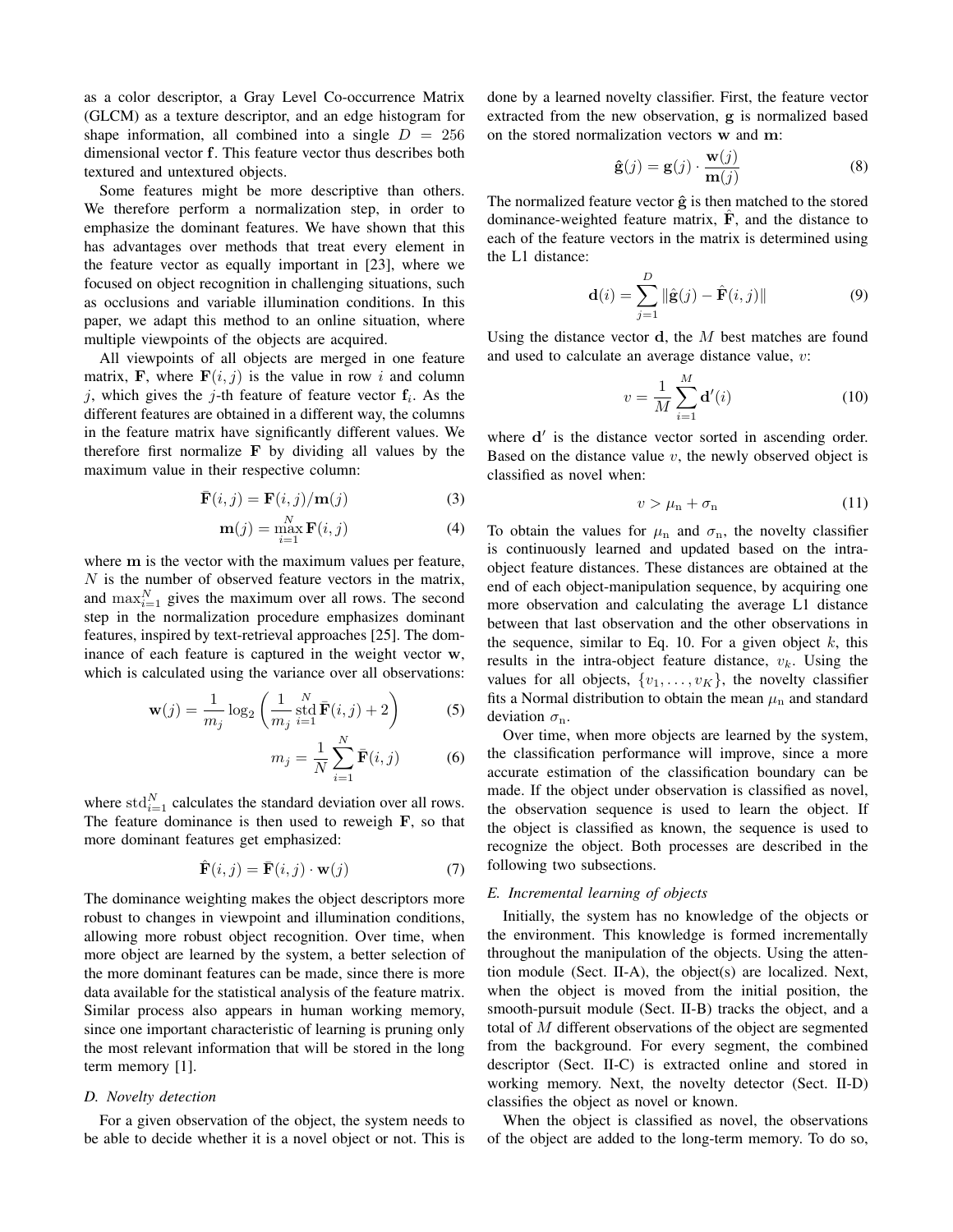

Fig. 4: Examples of learned viewpoints

the M new feature vectors are added as new rows to the original feature matrix, F. Including the new observations, the new dominant features are calculated and the matrix is normalized as given by Eq. (3) to Eq. (7). The intra-object feature distance for the novel object is furthermore calculated and used to update the novelty classifier, as explained in Sect. II-D.

## *F. Active recognition of objects*

When the novelty detector classifies the object under inspection as known, the system will attempt to recognize the object using the sequence of  $M$  observations obtained during the manipulation of the object.

We use a voting scheme for recognition. For each observation *i*, the dominance-weighted feature vector,  $\hat{\mathbf{g}}_i$ , is obtained as in Eq. (8). The vector is matched with the feature matrix  $\bf{F}$  stored in the long-term memory, and the distance vector d, giving the distance measures of  $\hat{g}_i$  to each of the stored feature vectors in the matrix, is obtained as in Eq. (9). Next, the M best matching feature vectors in the matrix are found and each of these vectors cast a vote for the object they are associated with. This process is repeated for each of the observations in the sequence, resulting in  $M \times M$  votes for objects. The object with the most votes is returned as the recognized object.

## III. EXPERIMENTAL SETUP

In this section, we explain the experimental setup we adopted to test the performance of our system, and describe the dataset. Further, we show how we applied the SIFT descriptor [13] in order to compare the performance with the proposed multi-modal description module.

## *A. Learning and recognition approaches*

To show the benefits of object manipulation, we test the proposed incremental learning (IL) and active recognition (AR), and compare it to passive learning (PL) and active learning (AL). The difference is that in incremental learning and active recognition,  $M = 10$  observations of the object are acquired resulting from object manipulation. In passive learning and passive recognition, the objects are described from only a single observation  $M = 1$ . In the case of passive learning, due to the insufficient amount of data, we cannot calculate the intra-object feature distance. We



Fig. 5: Subset of tested objects

therefore replaced Eq. (11) by  $v > 10 \cdot \bar{v}$ , where  $\bar{v}$  is the interobject feature distance, that is, the average distance between the feature vectors of all objects in the long-term memory. The multiplier was empirically established to give optimal novelty-classification results.

## *B. Dataset*

In testing of our system, we used used 40 objects in total, 20 learned objects and 20 unknown. Examples of the objects from the database are shown in Fig. 5 and include both textured and uniformly colored objects. The objects are first learned online in settings with a single object and daylight conditions. For each experiment, we further test the recognition performance of each approach on 100 different scenes with 1-4 objects present in them. As will be shown in the result section, to investigate the robustness of the system we performed tests under significant illumination changes as well as in the cluttered scenes.

#### *C. Applying the SIFT descriptor*

To show that our description module can be implemented using other visual descriptors as well, we test it with the Scale-Invariant Feature Detector (SIFT) [13]. SIFT keypoints are detected in the object segment and described using the SIFT descriptor. For each observation of the object, this results in a set of descriptors, which are stored together as a *set descriptor* of the object. When matching a current observation with the stored descriptors in long-term memory, the similarity is measured by the maximum number of matching keypoints with any of the stored set descriptors. Keypoint matching is performed as described in [13]. Object matching and novel detection is done similar to what is described in Sect. II-D, with the difference that  $v$  in Eq. (10) is replaced by,  $u$ , the average of the M best keypoint-matching similarity measures. Furthermore, since the direction is reversed – higher values now indicate a better match – the novelty threshold (Eq. (11)) is changed to  $u < \frac{1}{4} \cdot \bar{u}$ , where  $\bar{u}$ is the inter-object similarity measure, and the multiplier is empirically determined to get optimal novelty detection.

We compared the performance of our description module with SIFT for all tested learning and recognition approaches. Experimental results are provided in the next section.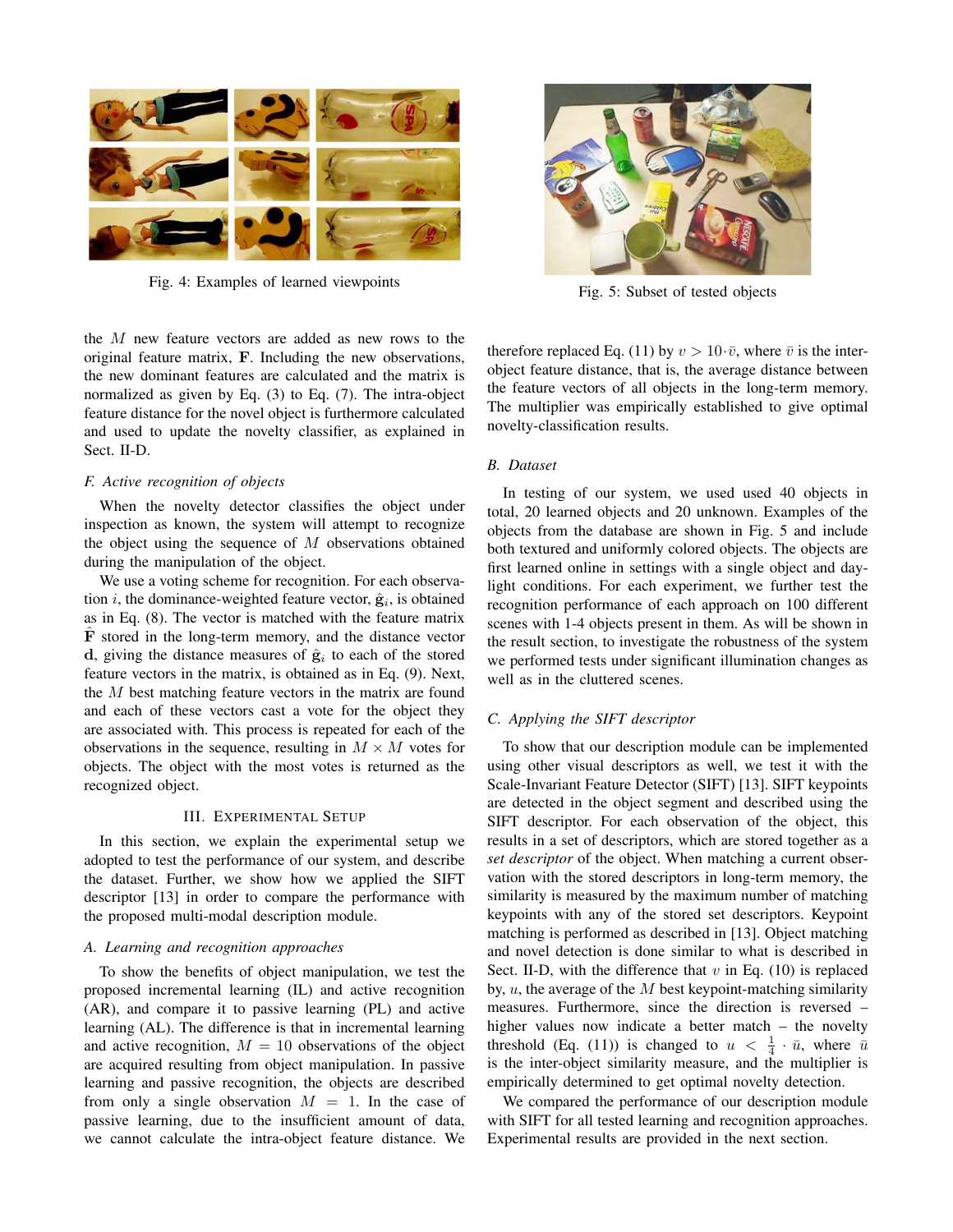| <b>Combined descriptor</b> | $Precision(\%)$ | $Recall(\%)$ | F measure(%) |
|----------------------------|-----------------|--------------|--------------|
| $II - AR$                  | 98.00           | 100.00       | 98.99        |
| $II - PR$                  | 100.00          | 100.00       | 100.00       |
| $PI - AR$                  | 85.71           | 97.67        | 91.33        |
| PL-PR                      | 68.75           | 94.29        | 79.50        |
| <b>SIFT</b>                | Precision(%)    | $Recall(\%)$ | F measure(%) |
| $II - AR$                  | 81.25           | 97.50        | 88.64        |
| $II - PR$                  | 68.33           | 93.33        | 78.90        |
| $PI - AR$                  | 64.86.          | 64.86        | 64.86        |
| PL-PR                      | 68.57           | 61.54        | 64.87        |

TABLE I: The results of object recognition in conditions of uniform illumination

#### IV. EXPERIMENTAL RESULTS

In this section we provide detailed description of various experiments and give discussion on obtained results.

#### *A. System performance in uniform illumination conditions*

As a first experiment, we test the system's performance of recognizing single objects learned online. The testing is performed immediately after the objects were learned, so the illumination conditions remain approximately the same. The performance is given in Table I for both our combined descriptor and SIFT. One can conclude that for both descriptors, incremental learning significantly improves the system precision; around 15% compared with the passive learning approach. We can also see that in the case of single objects described with our combined descriptor both active and passive recognition give a very high precision. This proves that the calculated dominant features are very discriminative between different appearances of the object and confirms results from our previous analysis [23]. However, active recognition significantly improves the performance in the case of using the SIFT descriptor, since the exploration increases the number of matched keypoints. If we compare the performance of the SIFT descriptor and our combined descriptor, the combined descriptor shows much higher precision and recall rates. One of the reasons for this is that SIFT cannot detect weakly textured objects.

#### *B. System performance in classification of novel objects*

As a second experiment, we measure the system's ability to correctly classify unknown objects, in the same settings as for the first experiment. The results are given in Table II. The learned threshold for incremental learning gives best result in this case: 92%, followed by the actively learned threshold for SIFT keypoints: 82%. This test depicts that an adaptive threshold learned from observations greatly improves performance over fixed thresholds. It also shows that it is very difficult to conclude just from a single viewpoint that an object is novel; so active recognition is beneficial in such a case.

# *C. System performance in the variable illumination conditions*

In a third experiment, we tested the system's ability to work in challenging illumination conditions, which is often

TABLE II: The results of classification of unknown objects

| <b>Combined descriptor</b> | Precision(%) |
|----------------------------|--------------|
| $II - AR$                  | 92.00        |
| $II - PR$                  | 66.00        |
| $PI - AR$                  | 46.00        |
| PL-PR                      | 44.00        |
| <b>SIFT</b>                | Precision(%) |
| $II - AR$                  | 82.00        |
| $II - PR$                  | 78.00        |
| $PI - AR$                  | 58.00        |
| PL-PR                      | 40.00        |

TABLE III: Results of the object recognition at significant illumination variations

| <b>Combined descriptor</b> | Precision(%) | $Recall(\%)$ | F measure(%) |
|----------------------------|--------------|--------------|--------------|
| $IL-AR$                    | 90.00        | 100.00       | 94.73        |
| $II - PR$                  | 80.00        | 97.50        | 87.64        |
| $PI - AR$                  | 66.00        | 97.50        | 78.57        |
| PL-PR                      | 56.00        | 100.00       | 71.57        |
| <b>SIFT</b>                | Precision(%) | $Recall(\%)$ | F measure(%) |
| $II - AR$                  | 68.00        | 100.00       | 80.95        |
| $II - PR$                  | 53.33        | 82.76        | 64.86        |
| PL-AR                      | 59.46.       | 62.86        | 61.11        |
| PI-PR                      | 48.94        | 88.46        | 63.01        |

the case in real-world setups. We learned the objects in sunny natural light and tested it later in 4 different illumination conditions (cloudy natural light, combination of natural and halogen light, only halogen light, and sunny natural light). The results are displayed in Table III for both the combined descriptor and for SIFT. The incremental learning and active recognition approach give good results for the combined descriptor, with a precision of 90%. This can be explained by the fact that the dominant features are robust to illumination changes and that by using the active method, enough viewpoints of the object are acquired. However, passive learning and passive recognition obtain much lower values. The precision of SIFT significantly drops due to the illumination changes while the recall rates for both descriptors are not so much affected by the light conditions.

## *D. System performance in the presence of clutter*

In a fourth experiment we test the system performance in the presence of clutter. Scenes contain multiple known and unknown objects (distractors), where the number of objects ranges from 2 to 4. The performance results are shown in Table IV. The best results are obtained for the incremental learning - active recognition approach for a combined descriptor, followed by the same method for a SIFT descriptor. The incremental learning brings an improvement of 20% compared to passive learning. From Table IV, one can also see that our combined descriptor outperforms the SIFT descriptor. However, higher results are noticed for precision than for recall. This is due to a wrong initial object localization caused by a high clutter in the scene in which case we obtained false negatives for all tested methods. In total around 12% of all mistakes in the last test are due to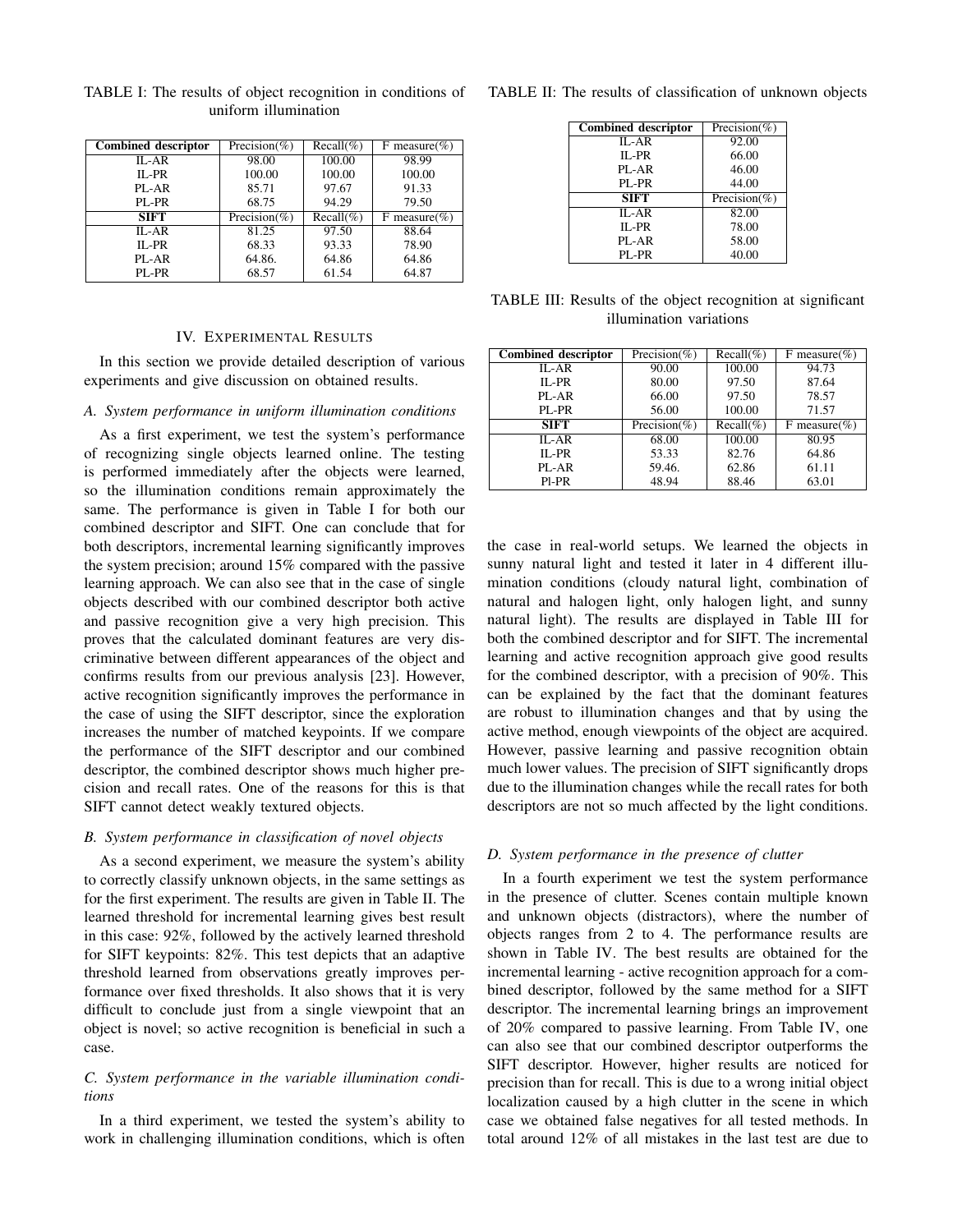| <b>Combined descriptor</b> | Precision(%)                      | $Recall(\%)$ | F measure(%) |
|----------------------------|-----------------------------------|--------------|--------------|
| IL-AR                      | 97.44                             | 80.28        | 88.03        |
| $II-PR$                    | 80.58                             | 66.40        | 72.81        |
| $PI - AR$                  | 78.72                             | 59.20        | 67.58        |
| PL-PR                      | 73.40                             | 57.50        | 64.49        |
| <b>SIFT</b>                | $\overline{\text{Precision}}(\%)$ | $Recall(\%)$ | F measure(%) |
| $II - AR$                  | 81.36                             | 78.05        | 79.67        |
| $II - PR$                  | 68.32                             | 61.06        | 64.49        |
| $PI - AR$                  | 60.19                             | 59.62        | 59.90        |
| PL-PR                      | 59.41                             | 57.69        | 58.48        |

TABLE IV: Object recognition results in cluttered scenes with both known and unknown objects

a false segmentation. The main reason for this lies in the fact that if there is an uniformly colored object placed next to several textured objects, it will be averaged out by the spectral residual operation. The object localization method is very precise in the case of 1 or 2 objects in the scene (almost 100%), while the precision rates drop to 85% for 3 objects and 80% for 4 objects in the scene.

# *E. Performance dependence on the number of learned observations and dominance weighting*

As a fifth experiment, we measure the system dependence on the number of learned object observations. We test recognition of single objects learned online in similar illumination conditions as in the first experiment. In total, we tested 20 objects, for which the number of learned viewpoints per object is varied from 1 to 20. For each case, we calculate the precision and recall of the system. To show the influence of the dominant features, we have compared the performance of the combined descriptor with and without the weighting step (7). From the performance graphics depicted in Fig. 6 and Fig. 7, we can observe that the performance of the system increases with the number of observations. Using our dominance weighting, results in significant better performance than when the raw feature vectors are used. For the dominance-weighted descriptor, maximum performance is already achieved at 10 observations. The raw descriptor also benefits from multiple observations, but more then 20 observations are necessary to reach maximum performance. These results motivate our setting of  $M = 10$ .



Fig. 6: System precision as a function of the number of observations used in learning.



Fig. 7: System recall as a function of the number of observations used in learning.

TABLE V: Multi modal analysis of different components of the combined descriptor

| <b>Descriptor</b>   | Precision(%) | $Recall(\%)$ | F measure(%) |
|---------------------|--------------|--------------|--------------|
| Color               | 94.44        | 89.47        | 91.89        |
| Texture             | 41.67        | 76.92        | 54.05        |
| Edge                | 57.14        |              | 72.73        |
| Combined descriptor | 95.00        |              | 97.44        |

#### *F. Multi-modal descriptor analysis*

In the final experiment, we test the contributions of different modalities of the combined descriptor – color, texture, and shape – to the overall performance. We use the same settings as in the first experiment, and test the recognition performance in the case of uniform illumination conditions and  $M = 10$  learned observations per object. The performance is tested for each of the different feature modalities and compare to the performance using the combined descriptor. For each separate feature modality the dominanceweighted feature vector is obtained as in Eq. (5) to enhance the dominant features. It can be observed from the results in Table V that the largest contribution and the highest precision is from the color descriptor, followed by the edge descriptor. However, by combining all the components and calculating the dominant features, the performance of the descriptor is significantly improved, and all the good characteristics of separate components are inherited.

# V. DISCUSSION

In this paper we presented an unifying approach for incremental learning and recognition of objects in an unstructured environment based on a model of early cognition. Inspired by how young infants learn objects, we focus on object learning in an artificial cognitive system, using a caregiver to demonstrate objects by manipulating them.

Based on a cognitive model for object learning and recognition, our system consists of several modules. At first, the visual-attention module is deployed to detect salient regions in the scene and localize unknown objects. The smoothpursuit module is then utilized to track the object and obtain multiple observations. For the object description, a multimodal descriptor is used which combines color, texture, and shape information and improves robustness through the emphasize on dominant features. Finally, using the sequence of